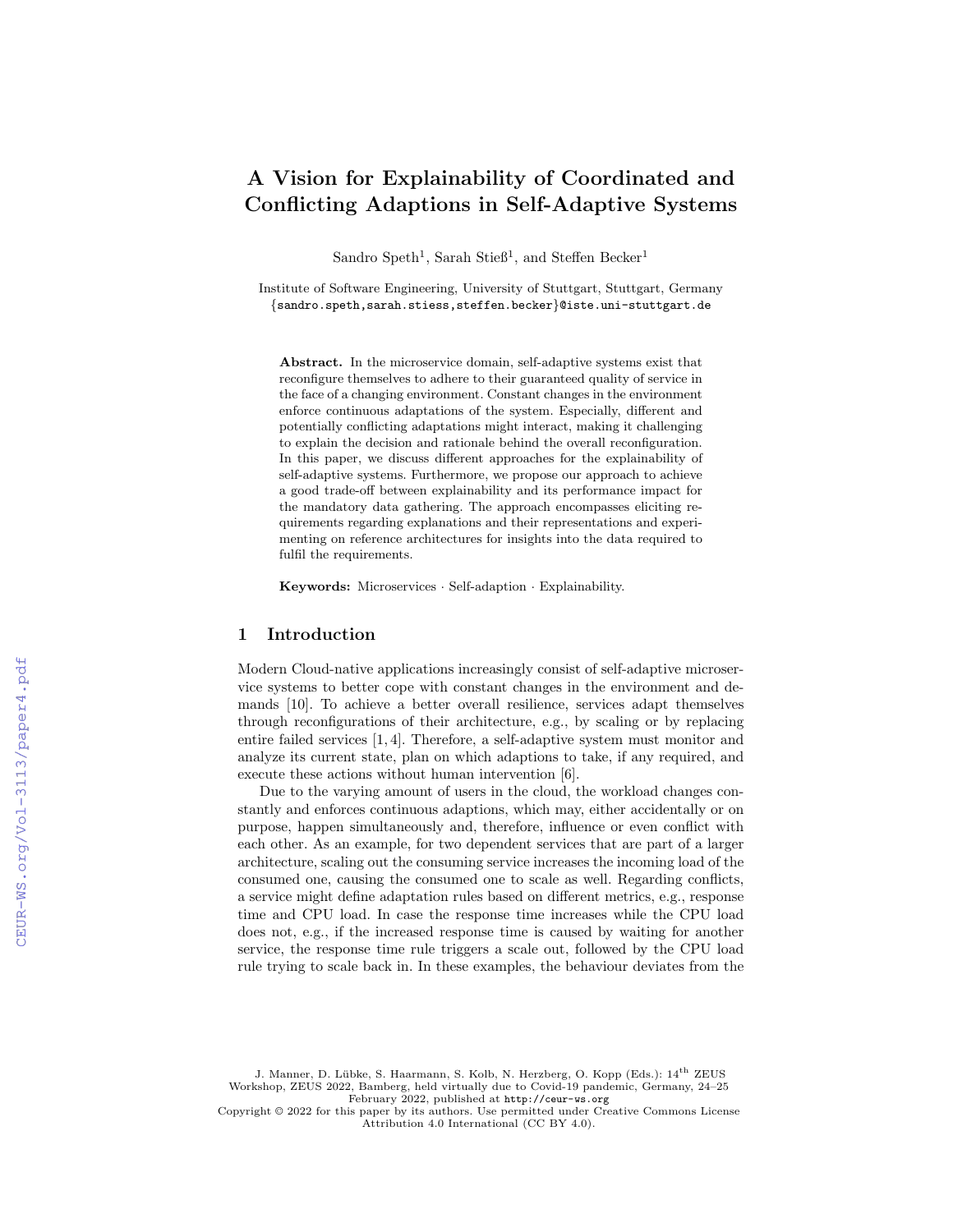expected or is sub-optimal. To comprehend the behaviour and to improve and fix the system, a DevOps engineer must understand the rationale behind the performed self-adaptations [12], especially if they are frequently recurring [13]. However, the interactions between potentially conflicting adaptations are challenging to understand, especially if the adaptation rules are more elaborated. Consequently, the need to explain the interactions between various adaptations arises. To create an explanation that DevOps engineers easily understand, we must identify which information the explanation should contain. Furthermore, for the sake of performance, we must find a reasonable trade-off between the amount of gathered data and the granularity of the explanation. This leads to our problem statements:

Problem 1. What is mandatory information to explain the coordination of and the interactions between multiple, perhaps conflicting reconfigurations and their impact on the system's overall adaptation behaviour?

Problem 2. How can we obtain the components of such an explanation while keeping a trade-off between the quality of the explanation and the performance impact of the data gathering?

## 2 Related Work

Explainability is becoming increasingly popular and essential in many research fields as it allows developers to understand systems more efficiently [5, 12]. In the context of cyber-physical systems, Bohlender et al. [3] characterise an explanation as a collection of information that has a target group and a subject and improves the target groups' understanding of the subject [3]. As the usefulness of the explanation depends on the target group, this endorses the importance of our first problem.

Klös et al.  $[8, 9]$  consider the explainability of self-learning self-adaptive systems. Their system adapts based on timed adaption rules and improves them with a genetic learning algorithm. It records various information, such as which condition in the system or environment triggered the adaption, the adaptation's expected effects and its actual effects, and feeds these information into a learning algorithm [9, 8]. Furthermore, they state that the collected information may serve as explanations of the system's adaptions or as a foundation to create further explanations for specific target groups [7]. In contrast to our problem, their initial focus is on explaining the self-learning aspect. In addition, they focus on single rules only instead of coordinated reconfigurations.

Blumreiter et al. [2] propose the reference framework MAB-EX for selfexplaining systems. Their framework consists of four steps:  $(1)$  Monitor,  $(2)$  Ana $lyze, (3) Build and (4) *EXplain. Monitor* and *Analyze* are analogous to the steps$ from the MAPE-K [6] loop. Build creates the explanation, and Explain transforms the explanation into a representation befitting the receiver and transmits it to the receiver [2]. The last step emphasises the importance of the target group. MAB-EX proposes two realisations for assisted driving systems [2]. In contrast to that, we focus on self-adaptive microservice systems.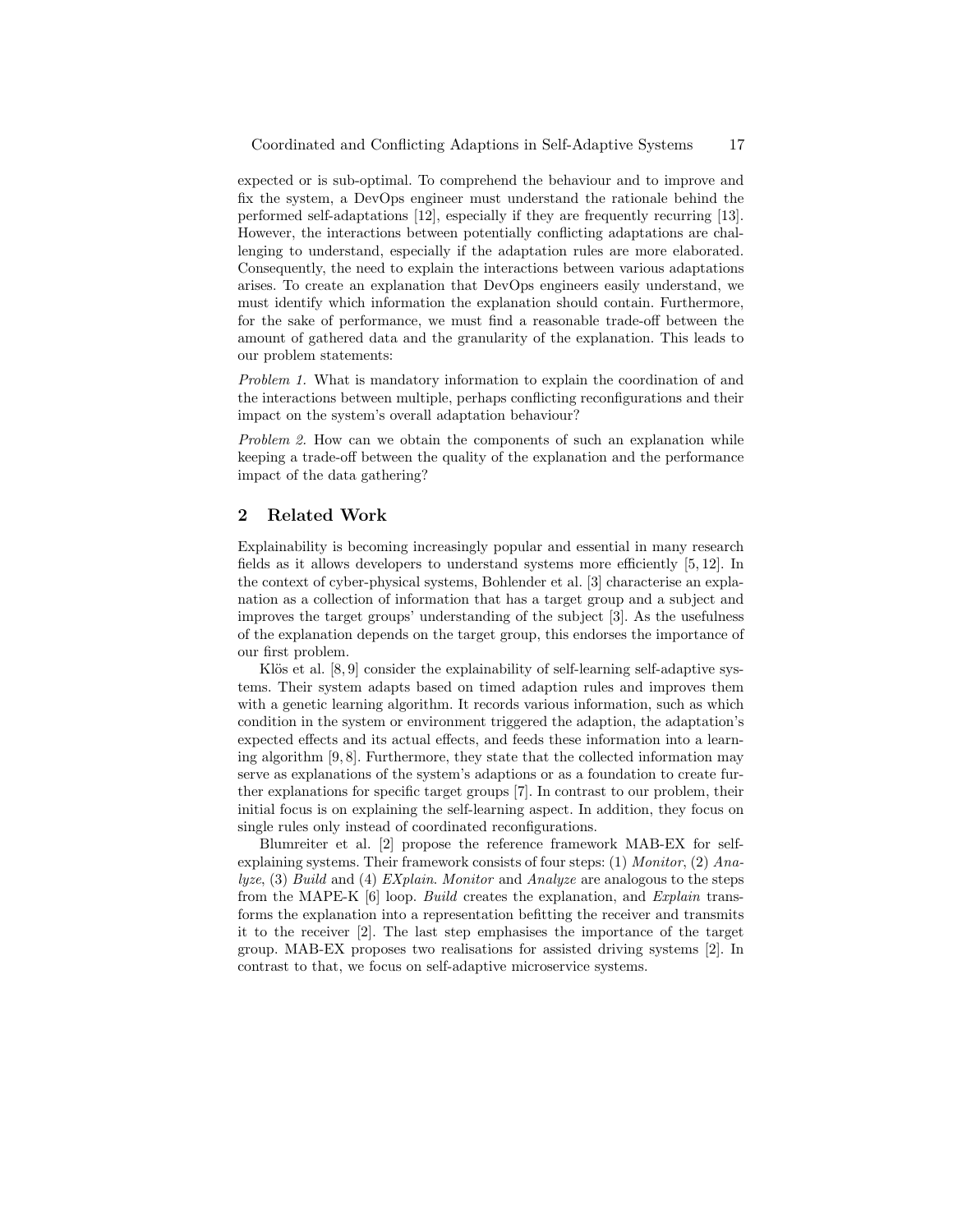18 Sandro Speth et al.

#### 3 Proposed Approach

In compliance with Bohlender et al. [3], we define DevOps engineers as the target group for explanations of self-adaptations. Furthermore, we identified three subjects: (1) (non-)application of a single reconfiguration, (2) coordination of reconfigurations, and (3) influences and relations between reconfigurations.

For our first problem statement, we already conducted an expert survey regarding reconfiguration on a Kubernetes cluster and found out that DevOps engineers consider Kubernetes' primarily textual representations and logs challenging to understand and, therefore, preprocessed cognitive effective representations are needed. Next, we plan to conduct an expert survey on DevOps engineers to identify requirements, mandatory information, and suitable representations, e.g. text or visual, interactive or static, which improve the DevOps engineers' understanding of the self-adaptations. We expect that an explanation requires at least information about (1) the components which were adapted, (2) the configuration of the components before the adaption, (3) the time of the adaption, and (4) the environmental change stimuli, e.g., the workload for the affected components triggering the adaption. Based on the elicited requirements, we decide on a fitting representation for the explanations. For example, explanations could be reported as cross-component issues [14] in Gropius [15], as issues are an already well-established natural platform to explain problems. This way, the explanations would be available in the developer's IDE to reduce context-switches [16].

For the second problem statement, we need a reference architecture for selfadaptive systems to evaluate our solution approach. The system is required to execute not only single reconfigurations but multiples in coordination while providing various metrics and data for the explanations. We plan to conduct a literature survey to identify suitable reference architectures, starting with the list provided by Taibi<sup>1</sup>. To monitor environmental change-stimuli to simulate and gain required information to explain adaptions, we plan to instrument OpenAPM [11] solutions. Especially, the monitoring solution should provide data and insights about the system's behaviour after a reconfiguration to assert the correct execution of adaption. However, deciding on the monitored metrics, their level of detail, and how long to preserve the data depends on the requirements collected in problem 1. Finally, we plan to evaluate explanations created from our reference architecture's adaptions for their comprehensibility by performing expert surveys with DevOps engineers as representatives of our target group.

#### 4 Conclusion

Interactions between self-adaptations and potential conflicts between them are difficult to understand. Therefore, the need for explaining the rationale behind such adaptations arises. However, current approaches focus on explaining single adaptations only. Therefore, we propose our ideas of improving the DevOps engineers' understanding of a self-adaptive system by explaining single system

<sup>&</sup>lt;sup>1</sup> https://github.com/davidetaibi/Microservices\_Project\_List